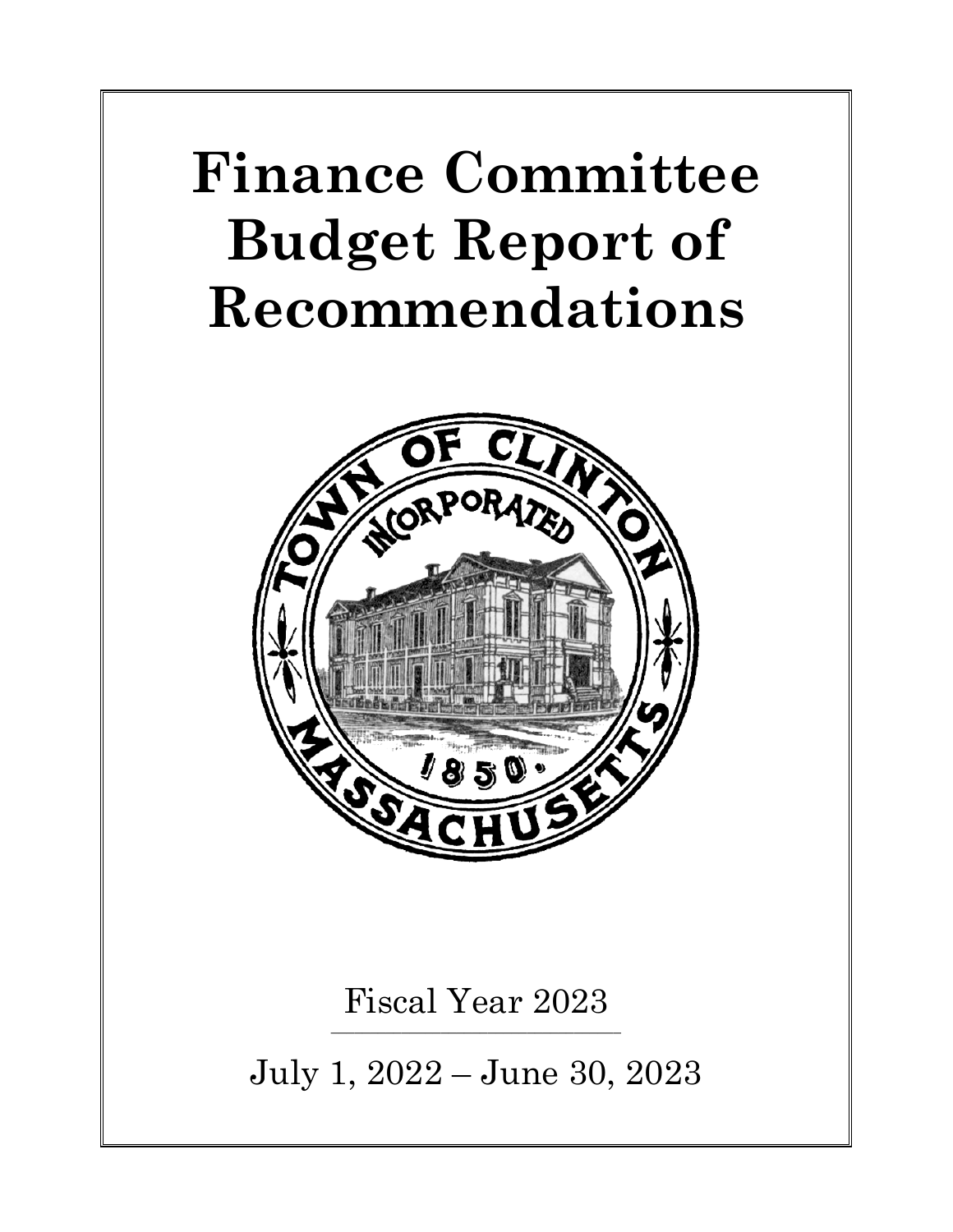| 26-May-22                                                                   | <b>Fiscal Year 2022</b><br><b>Final Budget</b> | Fiscal Year 2023<br><b>Finance Committee</b> |
|-----------------------------------------------------------------------------|------------------------------------------------|----------------------------------------------|
| 114 - Moderator                                                             |                                                |                                              |
| <b>Moderator Salary</b>                                                     | 100.00                                         | 100.00                                       |
| Moderator Misc. Expense                                                     | 50.00                                          | 50.00                                        |
| <b>Subtotal</b>                                                             | 150.00                                         | 150.00                                       |
| 122 - Board of Selectmen                                                    |                                                |                                              |
| Town Administrator Salary                                                   | 146,367.00                                     | 150,393.00                                   |
| Asst. Town Administrator Salary                                             | 85,000.00                                      | 85,000.00                                    |
| <b>Executive Assistant Salary</b>                                           | 56,295.00                                      | 66,869.00                                    |
| <b>Selectmen Salaries</b>                                                   | 15,000.00                                      | 15,000.00                                    |
| Selectmen Other Wages                                                       | 2,000.00                                       | 2,000.00                                     |
| Selectmen Expenses                                                          | 18,000.00                                      | 18,000.00                                    |
| <b>Medicaid Billing Service</b>                                             | 13,500.00                                      | 13,500.00                                    |
| <b>Computer Equipment &amp; Supplies</b><br>Town Hall Heat, Light and Power | 50,000.00                                      | 50,000.00<br>58,000.00                       |
| <b>Subtotal</b>                                                             | 58,000.00<br>444,162.00                        | 458,762.00                                   |
|                                                                             |                                                |                                              |
| 131 - Finance Committee                                                     |                                                |                                              |
| <b>Finance Committee Expenses</b>                                           | 2,300.00                                       | 2,300.00                                     |
| Reserve Fund                                                                | 200,000.00                                     | 200,000.00                                   |
| <b>Subtotal</b>                                                             | 202,300.00                                     | 202,300.00                                   |
| 135 - Town Accountant                                                       |                                                |                                              |
| <b>Accountant Salary</b>                                                    | 90,000.00                                      | 99,133.00                                    |
| <b>Assistant Accountant Salary</b>                                          | 48,153.00                                      | 59,451.00                                    |
| <b>Accountant Expenses</b>                                                  | 10,100.00                                      | 13,000.00                                    |
| <b>Subtotal</b>                                                             | 148,253.00                                     | 171,584.00                                   |
| 141 - Board of Assessors                                                    |                                                |                                              |
| <b>Assessors Chair Salary</b>                                               | 79,097.00                                      | 99,133.00                                    |
| <b>Assessors Clerk Salary</b>                                               | 56,295.00                                      | 64,274.00                                    |
| <b>Assessors Member Salary</b>                                              | 1,500.00                                       | 1,500.00                                     |
| <b>Assessors Expenses</b>                                                   | 32,834.00                                      | 35,321.00                                    |
| GIS Hosting Service - Annual Fee                                            | 4,000.00                                       | 4,000.00                                     |
| <b>Assessors Equipment Expense</b>                                          | 2,500.00                                       | 2,500.00                                     |
| <b>Public Utilities Valuation</b>                                           | 6,000.00                                       | 6,000.00                                     |
| <b>Subtotal</b>                                                             | 182,226.00                                     | 212,728.00                                   |
| 145 - Treasurer-Collector                                                   |                                                |                                              |
| <b>Treasurer-Collector Salary</b>                                           | 85,065.00                                      | 89,743.00                                    |
| Deputy Treasurer-Collector Salary                                           | 66,631.00                                      | 74,798.00                                    |
| Asst. Treasurer-Collector Salary                                            | 46,735.00                                      | 56,016.00                                    |
| Asst. Treasurer-Collector Salary                                            | 45,602.00                                      | 52,782.00                                    |
| <b>Treasurer-Collector Expenses</b>                                         | 99,250.00                                      | 105,750.00                                   |
| Chapter 59A Retirement                                                      | 6,500.00                                       | 6,500.00                                     |
| Subtotal                                                                    | 349,783.00                                     | 385,589.00                                   |
| 149 - Parking Fines                                                         |                                                |                                              |
| Parking Fine Administrator                                                  | 940.00                                         | 940.00                                       |
| <b>Subtotal</b>                                                             | 940.00                                         | 940.00                                       |
|                                                                             |                                                |                                              |
| 151 - Town Solicitor                                                        |                                                |                                              |
| <b>Solicitor Salary</b>                                                     | 5,000.00                                       | 5,000.00                                     |
| Solicitor Lit/Neg/Legal Memo<br><b>Subtotal</b>                             | 107,200.00<br>112,200.00                       | 110,000.00<br>115,000.00                     |
|                                                                             |                                                |                                              |
| 154 - Facilities & Grounds                                                  |                                                |                                              |
| <b>Facility Director Salary</b>                                             | 96,173.00                                      | 103,244.00                                   |
| Administrative Assistant Salary                                             | 34,823.00                                      | 39,062.00                                    |
| <b>Facilities Salaries</b>                                                  | 1,257,126.00                                   | 1,339,143.00                                 |
| <b>Facilities Expenses</b>                                                  | 164,950.00                                     | 176,000.00                                   |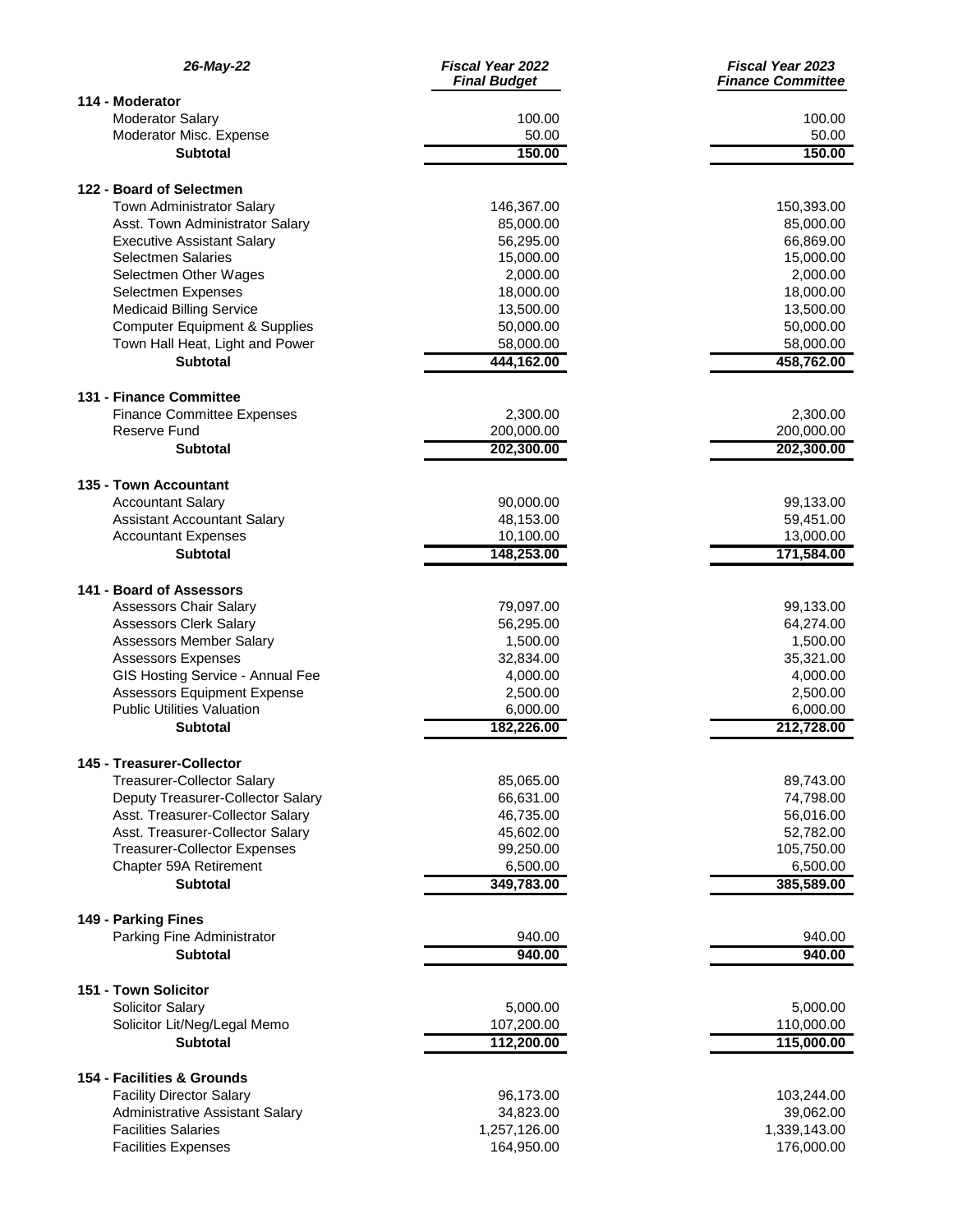| 26-May-22                                   | Fiscal Year 2022<br><b>Final Budget</b> | Fiscal Year 2023<br><b>Finance Committee</b> |
|---------------------------------------------|-----------------------------------------|----------------------------------------------|
| <b>Contractual Services</b>                 | 131,450.00                              | 141,000.00                                   |
| Tree Removal & Maintenance                  | 50,000.00                               | 50,000.00                                    |
| Repairs & Maintenance                       | 255,849.00                              | 275,000.00                                   |
| <b>Facilities Equipment</b>                 | 112,000.00                              | 170,000.00                                   |
| Capital Improvements                        | 285,475.00                              | 285,475.00                                   |
| <b>Subtotal</b>                             | 2,387,846.00                            | 2,578,924.00                                 |
| 155 - Human Resources                       |                                         |                                              |
| Human Resource Director Salary              | 88,262.00                               | 85,028.00                                    |
| Human Resource Misc. Expense                | 13,000.00                               | 13,000.00                                    |
| <b>Subtotal</b>                             | 101,262.00                              | 98,028.00                                    |
| 161 - Town Clerk                            |                                         |                                              |
| <b>Town Clerk Salary</b>                    | 71,674.00                               | 76,296.00                                    |
| <b>Assistant Town Clerk Salary</b>          | 43,446.00                               | 49,750.00                                    |
| <b>Registrars Salaries</b>                  | 3,850.00                                | 3,850.00                                     |
| Town Clerk Misc. Expense                    | 8,000.00                                | 8,000.00                                     |
| <b>Election Expenses</b>                    | 16,500.00                               | 42,000.00                                    |
| <b>Street Listing Misc. Expense</b>         | 750.00                                  | 750.00                                       |
| Census Misc. Expense                        | 8,000.00                                | 8,000.00                                     |
| <b>Subtotal</b>                             | 152,220.00                              | 188,646.00                                   |
| 171 - Conservation Commission               |                                         |                                              |
| <b>Conservation Expenses</b>                | 7,500.00                                | 7,500.00                                     |
| <b>Subtotal</b>                             | 7,500.00                                | 7,500.00                                     |
| 175 - Planning Board                        |                                         |                                              |
| Planning Board Expenses                     | 4,000.00                                | 4,000.00                                     |
| <b>Subtotal</b>                             | 4,000.00                                | 4,000.00                                     |
|                                             |                                         |                                              |
| 176 - Zoning Board<br>Zoning Board Expenses | 3,200.00                                | 3,200.00                                     |
| <b>Subtotal</b>                             | 3,200.00                                | 3,200.00                                     |
|                                             |                                         |                                              |
| 179 - Montachusett Planning Comm.           |                                         |                                              |
| <b>MRPC Assessment</b>                      | 4,984.00                                | 5,443.00                                     |
| <b>Subtotal</b>                             | 4,984.00                                | 5,443.00                                     |
| 182 - Economic Development                  |                                         |                                              |
| <b>Economic Development Director</b>        | 83,211.00                               | 91,551.00                                    |
| <b>Economic Development Expenses</b>        | 5,850.00                                | 5,850.00                                     |
| <b>Subtotal</b>                             | 89,061.00                               | 97,401.00                                    |
| 193 - Insurance/Miscellaneous               |                                         |                                              |
| Law Books                                   | 750.00                                  | 750.00                                       |
| Civic Fund                                  | 18,500.00                               | 18,500.00                                    |
| Town Report Preparation                     | 6,500.00                                | 6,500.00                                     |
| <b>Town Audit</b>                           | 60,000.00                               | 60,000.00                                    |
| Copy Machine Expense                        | 3,500.00                                | 3,500.00                                     |
| Liability Insurance                         | 80,000.00                               | 105,500.00                                   |
| <b>Blanket Insurance</b>                    | 350,000.00                              | 375,000.00                                   |
| <b>Subtotal</b>                             | 519,250.00                              | 569,750.00                                   |
| 210 - Police Department                     |                                         |                                              |
| Police Chief Salary                         | 141,925.00                              | 141,925.00                                   |
| Police Lieutenant Salary                    | 213,433.00                              | 207,721.00                                   |
| <b>Police Clerk Salary</b>                  | 27,530.00                               | 45,000.00                                    |
| <b>Police Sergeants Salaries</b>            | 430,015.00                              | 430,180.00                                   |
| <b>Patrolmen Salaries</b>                   | 1,396,533.00                            | 1,337,644.00                                 |
| <b>Dispatchers Salaries</b>                 | 442,960.00                              | 499,352.00                                   |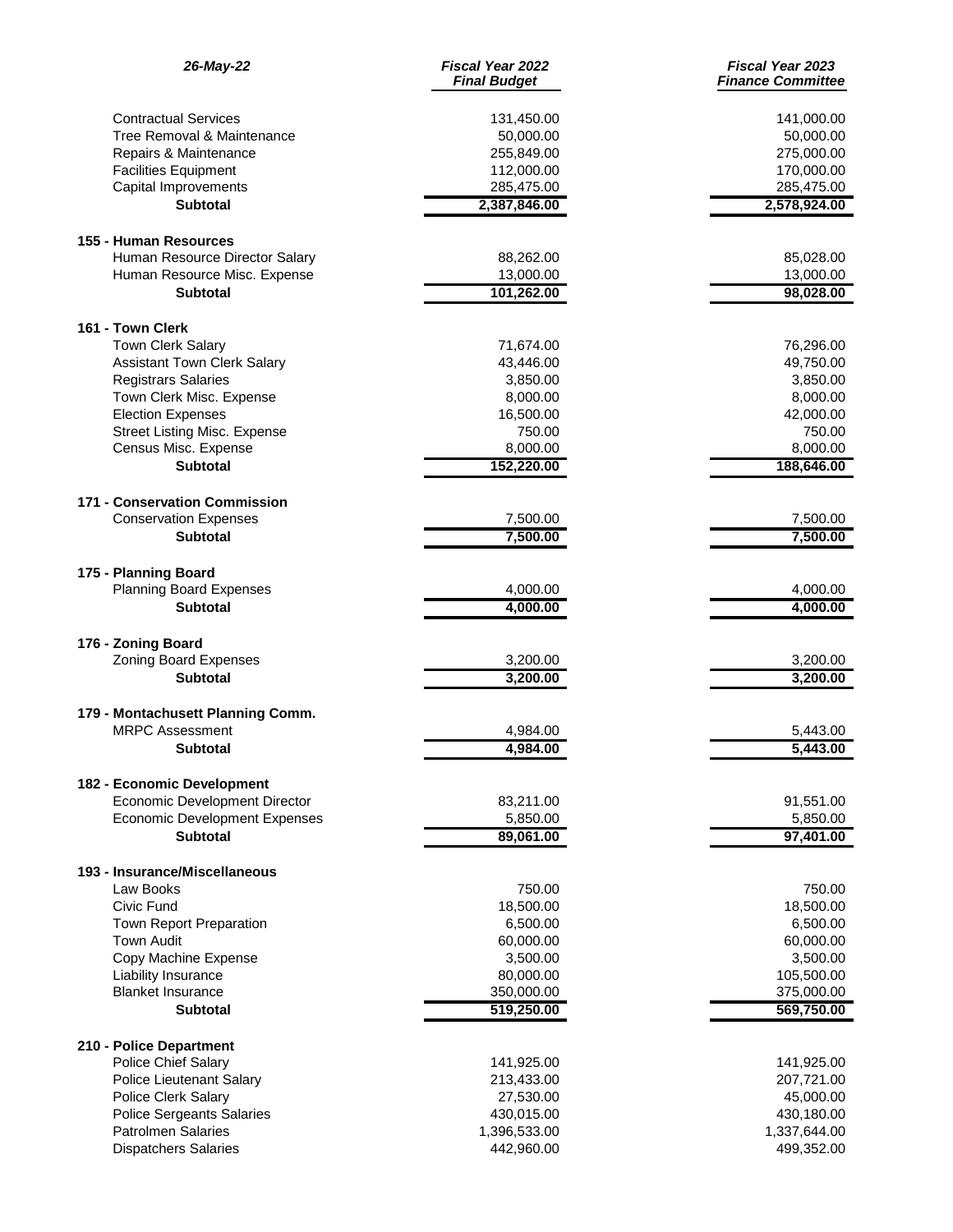| 26-May-22                                | Fiscal Year 2022<br><b>Final Budget</b> | <b>Fiscal Year 2023</b><br><b>Finance Committee</b> |
|------------------------------------------|-----------------------------------------|-----------------------------------------------------|
| Police Overtime Pay                      | 120,000.00                              | 170,000.00                                          |
| Police Longevity Pay                     | 14,100.00                               | 11,250.00                                           |
| Police Holiday Pay                       | 102,220.00                              | 118,414.00                                          |
| Police Compensatory Court Time           | 32,000.00                               | 32,000.00                                           |
| Police Sick Time Buyback                 | 39,093.00                               | 31,772.00                                           |
| Police Incentive                         | 68,000.00                               | 62,500.00                                           |
| Police Quinn Bill                        | 196,103.00                              | 170,305.00                                          |
| Police Heat, Light & Power               | 42,000.00                               | 42,000.00                                           |
| <b>Police Expenses</b>                   | 115,200.00                              | 156,100.00                                          |
| Police New Radio Maintenance             | 1,000.00                                | 5,000.00                                            |
| Police Training & Education              | 55,000.00                               | 82,000.00                                           |
| Police Uniforms                          | 47,400.00                               | 60,500.00                                           |
| <b>Rifle Range</b>                       | 1,100.00                                | 1,100.00                                            |
| Police New Equipment                     | 85,000.00                               | 106,050.00                                          |
| <b>Subtotal</b>                          | 3,570,612.00                            | 3,710,813.00                                        |
| 220 - Fire Department                    |                                         |                                                     |
| <b>Fire Chief Salary</b>                 | 125,740.00                              | 124,272.00                                          |
| Deputy Chief Salary                      | 83,737.00                               | 84,050.00                                           |
| <b>Captains/Acting Captains Salaries</b> | 234,816.00                              | 235,815.00                                          |
| <b>Fire Fighters Salaries</b>            | 1,076,113.00                            | 1,100,000.00                                        |
| Call Fire Fighters Salaries              | 12,000.00                               | 12,000.00                                           |
| Fire Alarm Electrician                   | 6,356.00                                | 6,578.00                                            |
| <b>Fire Department Clerk</b>             | 4,000.00                                | 4,000.00                                            |
| <b>Fire Overtime</b>                     | 375,000.00                              | 375,000.00                                          |
| Fire Longevity Pay                       | 5,770.00                                | 6,525.00                                            |
| Fire Holiday Pay                         | 80,079.00                               | 81,000.00                                           |
| Fire Sick Time Buyback                   | 22,759.00                               | 19,610.00                                           |
| Fire Incentive Pay                       | 13,260.00                               | 13,260.00                                           |
| Fire Uniforms Allowance                  | 19,500.00                               | 19,500.00                                           |
| <b>Fire Uniforms Expense</b>             | 30,000.00                               | 40,000.00                                           |
| Fire Heat, Light & Power                 | 22,000.00                               | 22,000.00                                           |
| Apparatus Repair & Maintenance           | 50,000.00                               | 50,000.00                                           |
| Fire Alarm Expense                       | 30,000.00                               | 30,000.00                                           |
| <b>Fire Radio Service</b>                | 20,000.00                               | 24,000.00                                           |
| Fire Training                            | 8,000.00                                | 10,000.00                                           |
| <b>Fire Training Overtime</b>            | 18,000.00                               | 20,000.00                                           |
| <b>Fire Hose</b>                         | 5,000.00                                | 5,000.00                                            |
| Fire Misc. Expenses                      | 40,000.00                               | 50,000.00                                           |
| <b>Respiratory Equipment</b>             | 5,000.00                                | 7,000.00                                            |
| Fire Equipment                           | 10,000.00                               | 15,000.00                                           |
| <b>Subtotal</b>                          | 2,297,130.00                            | 2,354,610.00                                        |
| 241 - Building Inspector                 |                                         |                                                     |
| <b>Building Inspector Salary</b>         | 66,576.00                               | 79,694.00                                           |
| <b>Building Inspector Other Wages</b>    | 1,250.00                                | 1,250.00                                            |
| <b>Permitting Department Clerk</b>       | 49,110.00                               | 59,451.00                                           |
| Permitting Department Clerk (P/T)        | 19,899.00                               | 20,382.00                                           |
| <b>Building Inspector Expenses</b>       | 6,000.00                                | 6,000.00                                            |
| <b>Subtotal</b>                          | 142,835.00                              | 166,777.00                                          |
| 242 - Gas/Plumbing Inspectors            |                                         |                                                     |
| Gas Inspector Expenses                   | 100.00                                  | 100.00                                              |
| <b>Plumbing Inspector Expenses</b>       | 100.00                                  | 100.00                                              |
| <b>Subtotal</b>                          | 200.00                                  | 200.00                                              |
| 244 - Sealer of Weights & Measures       |                                         |                                                     |
| Sealer Salary                            | 6,954.00                                | 8,045.00                                            |
| Sealer Expenses                          | 970.00                                  | 1,500.00                                            |
| Subtotal                                 | 7,924.00                                | 9,545.00                                            |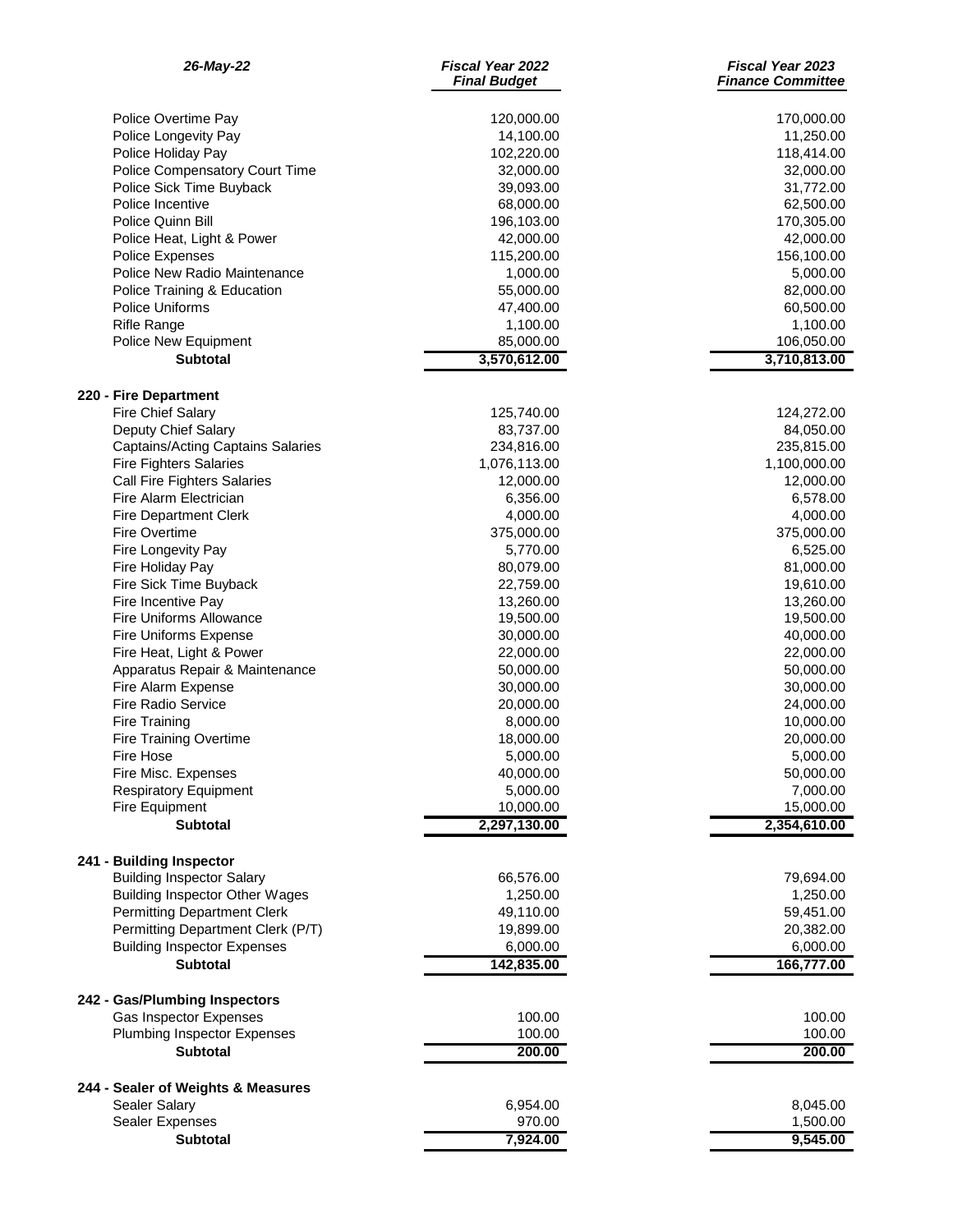| 26-May-22                                            | <b>Fiscal Year 2022</b><br><b>Final Budget</b> | <b>Fiscal Year 2023</b><br><b>Finance Committee</b> |
|------------------------------------------------------|------------------------------------------------|-----------------------------------------------------|
| 245 - Electrical Inspector                           |                                                |                                                     |
| <b>Electrical Inspector Salary</b>                   | 23,743.00                                      | 38,211.00                                           |
| Asst. Electrical Inspector Salary                    | 1,000.00                                       | 1,000.00                                            |
| <b>Electrical Inspector Expenses</b>                 | 3,000.00                                       | 3,000.00                                            |
| <b>Subtotal</b>                                      | 27,743.00                                      | 42,211.00                                           |
| 291 - Emergency Management                           |                                                |                                                     |
| Emergency Mgmt. Other Wages                          | 4,000.00                                       | 4,000.00                                            |
| <b>Emergency Mgmt. Expenses</b>                      | 3,000.00                                       | 3,000.00                                            |
| <b>Subtotal</b>                                      | 7,000.00                                       | 7,000.00                                            |
| 292 - Animal Control Officer                         |                                                |                                                     |
| Animal Control Officer Salary                        | 40,395.00                                      | 44,872.00                                           |
| <b>Animal Control Expenses</b>                       | 5,490.00                                       | 5,490.00                                            |
| Animal Control Kennel Fees                           | 5,310.00                                       | 5,310.00                                            |
| <b>Subtotal</b>                                      | 51,195.00                                      | 55,672.00                                           |
| 301 - School Department                              |                                                |                                                     |
| <b>School Salaries</b>                               | 17,065,433.00                                  | 18,941,771.00                                       |
| <b>Special Needs</b>                                 | 2,862,886.00                                   | 3,361,870.00                                        |
| <b>Vocational Education</b>                          | 2,083,917.00                                   | 1,404,835.00                                        |
| School Misc. Expense/Trans.                          | 2,777,220.00                                   | 3,084,846.00                                        |
| Athletic Fund                                        | 206,260.00                                     | 290,503.00                                          |
| School Pensions & Employee Separation                | 100,000.00                                     | 126,000.00                                          |
| <b>Subtotal</b>                                      | 25,095,716.00                                  | 27,209,825.00                                       |
| 422 - Dept. of Public Works                          |                                                |                                                     |
| <b>DPW Superintendent Salary</b>                     | 28,353.00                                      | 38,000.00                                           |
| DPW Wages                                            | 315,650.00                                     | 323,000.00                                          |
| <b>DPW Clerk Salary</b>                              | 12,345.00                                      | 16,587.00                                           |
| <b>DPW Overtime</b>                                  | 20,000.00                                      | 30,000.00                                           |
| DPW Longevity Pay                                    | 1,750.00                                       | 1,750.00                                            |
| <b>DPW Clothing Allowance</b>                        | 4,350.00                                       | 4,350.00                                            |
| Fuel Tank Pump & Maintenance                         | 95,000.00                                      | 140,000.00                                          |
| <b>DPW Expenses</b>                                  | 265,000.00                                     | 275,000.00                                          |
| DPW Snow & Ice                                       | 460,000.00                                     | 460,000.00                                          |
| <b>Subtotal</b>                                      | 1,202,448.00                                   | 1,288,687.00                                        |
| 510 - Board of Health                                |                                                |                                                     |
| <b>Health Agent Salary</b>                           | 40,998.00                                      | 54,267.00                                           |
| <b>Health Agent Salary</b>                           | 35,123.00                                      | 48,180.00                                           |
| <b>Health Board Salaries</b>                         | 900.00                                         | 900.00                                              |
| <b>Administrative Assistant</b>                      | 19,290.00                                      | 26,713.00                                           |
| <b>Health Nurse Salary</b>                           | 41,076.00                                      | 50,137.00                                           |
| <b>Health Board Expenses</b>                         | 10,000.00                                      | 10,400.00                                           |
| Nurse Expense                                        | 500.00                                         | 500.00                                              |
| Clean & Lien Program<br><b>Subtotal</b>              | 5,000.00<br>152,887.00                         | 5,000.00<br>196,097.00                              |
|                                                      |                                                |                                                     |
| 541 - Council On Aging<br><b>COA Director Salary</b> | 60,437.00                                      | 73,318.00                                           |
| COA Asst. Dir. / Vol Coord.                          | 43,446.00                                      | 45,950.00                                           |
| <b>COA Dispatcher Salary</b>                         | 23,699.00                                      | 24,025.00                                           |
| <b>COA Van Driver Salaries</b>                       | 67,340.00                                      | 70,468.00                                           |
| <b>COA Outreach Worker</b>                           | 34,823.00                                      | 37,545.00                                           |
| <b>COA Site Manager</b>                              | 25,539.00                                      | 27,184.00                                           |
| <b>COA Program Coordinator</b>                       | 36,558.00                                      | 39,062.00                                           |
| <b>COA Front Desk Clerk</b>                          |                                                | 16,553.00                                           |
| COA Home Care Provider                               |                                                |                                                     |
| COA Misc. Expenses                                   | 13,600.00                                      | 15,000.00                                           |
| <b>COA Van Maintenance</b>                           | 250.00                                         | 250.00                                              |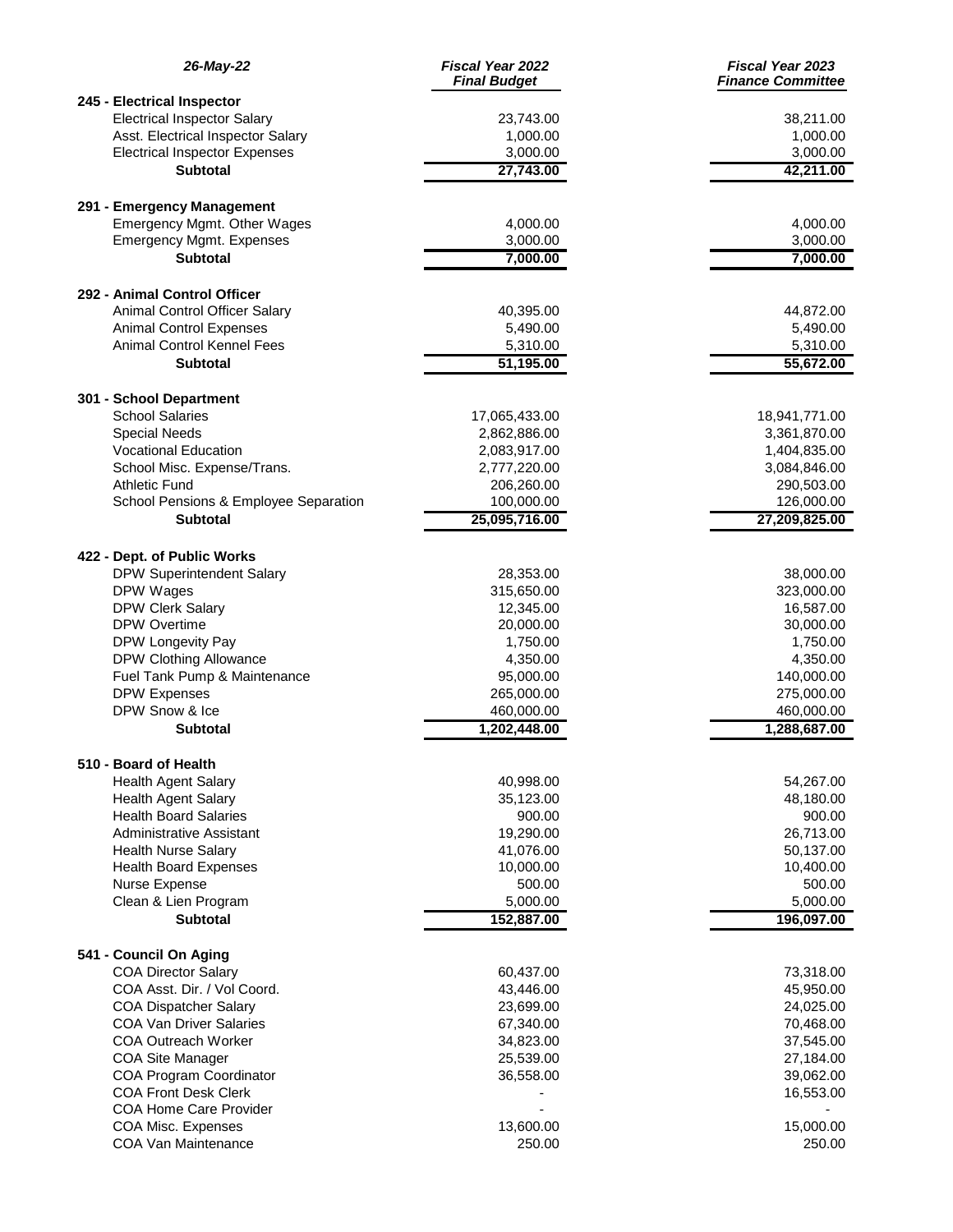| 26-May-22                               | Fiscal Year 2022<br><b>Final Budget</b> | <b>Fiscal Year 2023</b><br><b>Finance Committee</b> |
|-----------------------------------------|-----------------------------------------|-----------------------------------------------------|
| COA Programs                            | 12,000.00                               | 15,000.00                                           |
| <b>COA Utilities</b>                    | 24,000.00                               | 26,000.00                                           |
| <b>Subtotal</b>                         | 341,692.00                              | 390,355.00                                          |
| 543 - Dept. of Veteran Services         |                                         |                                                     |
| Veterans Agent Salary                   | 56,162.00                               | 59,378.00                                           |
| <b>Veterans Benefits</b>                | 200,000.00                              | 200,000.00                                          |
| Veterans Misc. Expense                  | 1,630.00                                | 1,630.00                                            |
| <b>Subtotal</b>                         | 257,792.00                              | 261,008.00                                          |
| 610 - Bigelow Public Library            |                                         |                                                     |
| <b>Library Director Salary</b>          | 75,254.00                               | 87,989.00                                           |
| <b>Librarians Salaries</b>              | 126,625.00                              | 132,594.00                                          |
| <b>Head of Adult Services Salary</b>    | 52,197.00                               | 50,681.00                                           |
| <b>Head of Youth Services Salary</b>    | 54,828.00                               | 66,869.00                                           |
| Books/AV/Periodicals                    | 68,000.00                               | 68,900.00                                           |
| <b>Library Expenses</b>                 | 10,000.00                               | 11,833.00                                           |
| Library Heat, Light & Power             | 16,000.00                               | 16,000.00                                           |
| Library Technology                      | 6,000.00                                | 8,000.00                                            |
| <b>Library Public Programs</b>          | 7,000.00                                | 11,000.00                                           |
| Library Consortium Membership           | 12,580.00                               | 12,819.00                                           |
| <b>Subtotal</b>                         | 428,484.00                              | 466,685.00                                          |
| 630 - Parks & Recreation                |                                         |                                                     |
| <b>Recreation Wages</b>                 | 52,700.00                               | 56,700.00                                           |
| Parks & Rec. Director Salary            | 61,862.00                               | 63,836.00                                           |
| <b>Recreation Manager Salary</b>        | 45,036.00                               | 43,939.00                                           |
| <b>Recreation Expenses</b>              | 22,832.00                               | 20,882.00                                           |
| Park Heat, Light & Power                | 6,000.00                                | 7,000.00                                            |
| Park Misc. Expense                      | 6,000.00                                | 6,500.00                                            |
| Park New Equipment                      |                                         | 1,500.00                                            |
| Central Park Misc. Expense              | 5,000.00                                | 5,000.00                                            |
| Office Heat, Light & Power              | 5,000.00                                | 5,000.00                                            |
| <b>Subtotal</b>                         | 204,430.00                              | 210,357.00                                          |
| Commission on Disability                | 668.00                                  | 668.00                                              |
| Cable Advisory Commission               | 470.00                                  | 470.00                                              |
| <b>Permanent Building Committee</b>     | 1,500.00                                | 1,500.00                                            |
| <b>Historical Commission</b>            | 1,000.00                                | 1,000.00                                            |
| Personnel Board Misc. Expense           | 750.00                                  | 750.00                                              |
| Weeks Fund Treasurer Salary             | 150.00                                  | 150.00                                              |
| Memorial/Veteran's Day                  | 4,982.00                                | 7,000.00                                            |
| <b>Recycling Expense</b>                | 60,000.00                               | 60,000.00                                           |
| <b>Retirement Board Appropriation</b>   | 3,230,929.00                            | 3,399,875.00                                        |
| Debt Retirement Principal               | 1,087,746.00                            | 951,658.00                                          |
| Debt Retirement Interest                | 213,152.00                              | 202,308.00                                          |
| Short Term Borrowing                    | 25,000.00                               | 55,000.00                                           |
| Medicare Tax                            | 367,337.00                              | 367,337.00                                          |
| <b>Unemployment Compensation</b>        | 48,545.00                               | 48,545.00                                           |
| Group Health Insurance                  | 5,070,584.00                            | 5,446,525.00                                        |
| <b>Workers Compensation</b>             | 230,000.00                              | 250,000.00                                          |
| <b>Street Lights</b><br><b>Subtotal</b> | 100,000.00<br>10,442,813.00             | 100,000.00<br>10,892,786.00                         |
|                                         |                                         |                                                     |
| <b>Grand Total</b>                      | 48,940,238.00                           | 52,362,573.00                                       |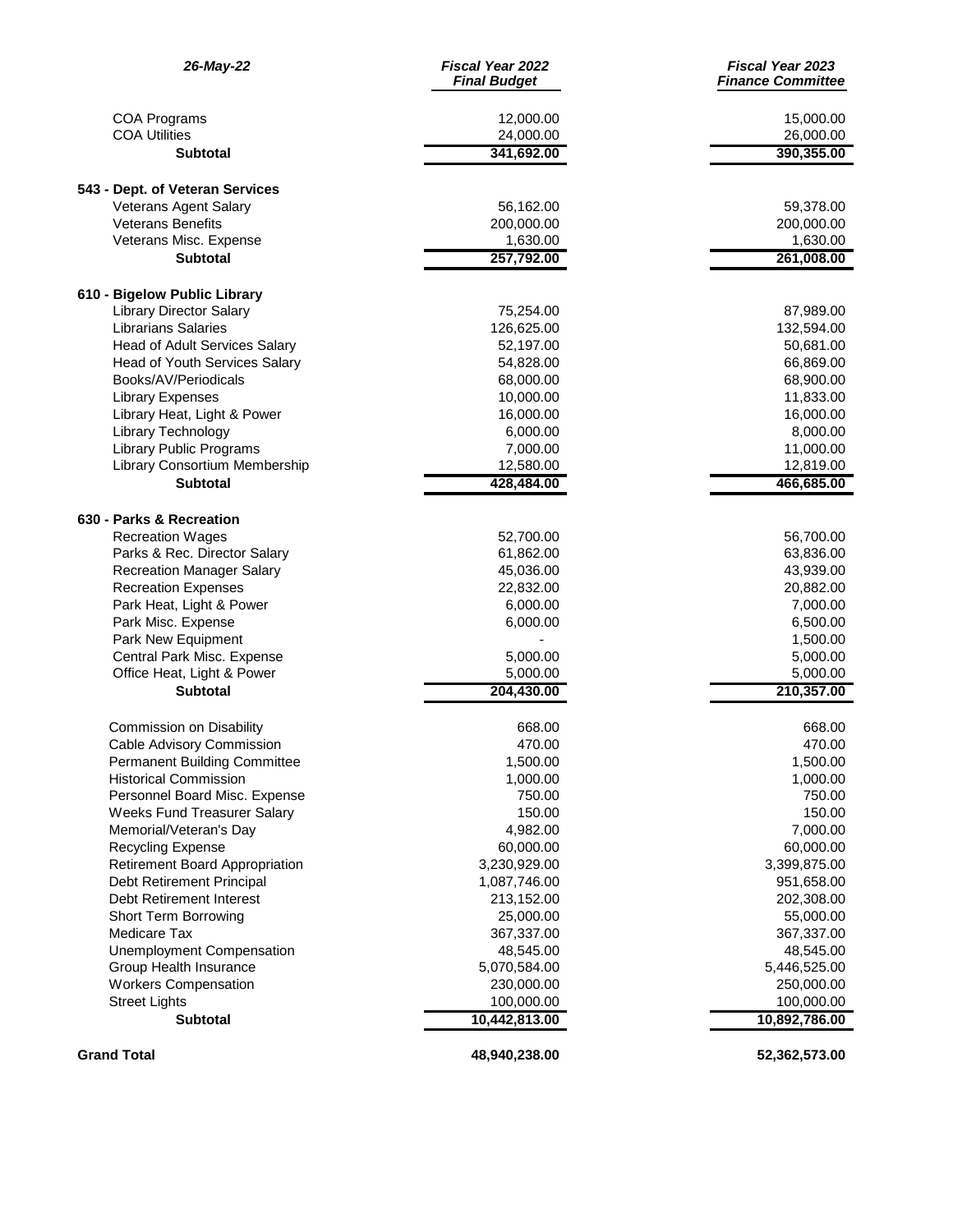| 26-May-22                                  | <b>Fiscal Year 2022</b><br><b>Final Budget</b> | <b>Fiscal Year 2023</b><br><b>Finance Committee</b> |
|--------------------------------------------|------------------------------------------------|-----------------------------------------------------|
| <b>Fiscal Year 2023 Enterprise Budgets</b> |                                                |                                                     |
| 232 - Ambulance Enterprise Fund            |                                                |                                                     |
| Ambulance Wages                            | 224,538.00                                     | 220,000.00                                          |
| Ambulance Holiday Pay                      | 11.438.00                                      | 11,600.00                                           |
| <b>Employee Benefits</b>                   | 18,000,00                                      | 37,000.00                                           |
| Ambulance Misc. Expense                    | 150.000.00                                     | 200,000.00                                          |
| EMT Comp. Pay                              | 45.120.00                                      | 45,120.00                                           |
| <b>EMT Training Tuition</b>                | 19.500.00                                      | 19,500.00                                           |
| <b>EMT Training Misc. Expense</b>          | 10.000.00                                      | 15,000.00                                           |
| <b>EMT Overtime</b>                        | 41.000.00                                      | 50,000.00                                           |
| Repair and Maintenance                     | 15,000.00                                      | 15,000.00                                           |
| Capital Outlay (Ambulance)                 | 67,225.00                                      | 67,561.00                                           |
| <b>Subtotal</b>                            | 601.821.00                                     | 680.781.00                                          |

\*\*Ambulance Enterprise Budget Offset By User Fees of \$540,181.00 & Retained Earnings of \$150,000.00 . Indirect costs of \$9,400.00 to be raised in the General Fund operating budget and reimbursed through a transfer from the Ambulance Enterprise Fund.

## **452 - Water & Sewer Enterprise Fund**

| Wages & Salary                   | 672,000.00   | 685,000.00   |
|----------------------------------|--------------|--------------|
| Overtime                         | 125,000.00   | 125,000.00   |
| Superintendent Salary            | 77,664.00    | 76,819.00    |
| <b>DPW Clerk Salary</b>          | 33,357.00    | 33,530.00    |
| <b>Employee Benefits</b>         | 104,510.00   | 134,500.00   |
| <b>Clothing Allowance</b>        | 7,975.00     | 7,975.00     |
| Longevity                        | 4,000.00     | 3,250.00     |
| Heat, Light & Power              | 230,000.00   | 230,000.00   |
| Equipment & Supplies             |              |              |
| Pump Station Operation & Maint.  | 260,000.00   | 270,000.00   |
| <b>Water/Sewer Improvements</b>  |              |              |
| Water/Sewer Misc. Expense        | 165,000.00   | 175,000.00   |
| Capital Outlay                   |              |              |
| Discretionary Equipment          | 80,000.00    | 50,000.00    |
| Water Charge (DEP)               | 6,000.00     | 6,000.00     |
| <b>Cross Connection Services</b> | 12,000.00    | 12,000.00    |
| Payment-in-Lieu of Taxes         |              |              |
| Debt & Interest                  | 620,000.00   | 632,000.00   |
| <b>WPAT Debt &amp; Interest</b>  | 165,000.00   | 160,000.00   |
| <b>Subtotal</b>                  | 2,562,506.00 | 2,601,074.00 |

\*\*Water & Sewer Enterprise Budget offset by user fees of \$2,598,174.00 & Retained Earnings of \$191,000.00. Indirect costs of \$188,100.00 to be raised and appropriated in the General Fund operating budget and reimbursed through a transfer from the Water & Sewer Enterprise Fund.

| 433 - Rubbish Enterprise Fund |            |            |
|-------------------------------|------------|------------|
| Rubbish Wages                 | 207,100.00 | 208,000.00 |
| Superintendent Salary         | 17,257.00  | 21,384.00  |
| <b>DPW Clerk Salary</b>       | 7.871.00   | 9,334.00   |
| <b>Employee Benefits</b>      | 40,887.00  | 40,887.00  |
| <b>Clothing Allowance</b>     | 2,900.00   | 2,900.00   |
| <b>Rubbish Overtime</b>       | 26,000.00  | 26,000.00  |
| Rubbish Misc. Expense         | 60,000,00  | 60,000.00  |
| <b>Compactor Maintenance</b>  | 100,000.00 | 100,000.00 |
| Rubbish Maint. & Disposal     | 250,000.00 | 250,000.00 |
| Debt & Interest               |            |            |
| <b>Subtotal</b>               | 712,015.00 | 718,505.00 |
|                               |            |            |

\*\*Rubbish Enterprise Budget offset by user fees of \$664,735.00 & Retained Earnings of \$75,000.00. Indirect costs of \$21,230.00 to be raised and appropriated in the General Fund operating budget and reimbursed through a transfer from the Rubbish Enterprise Fund.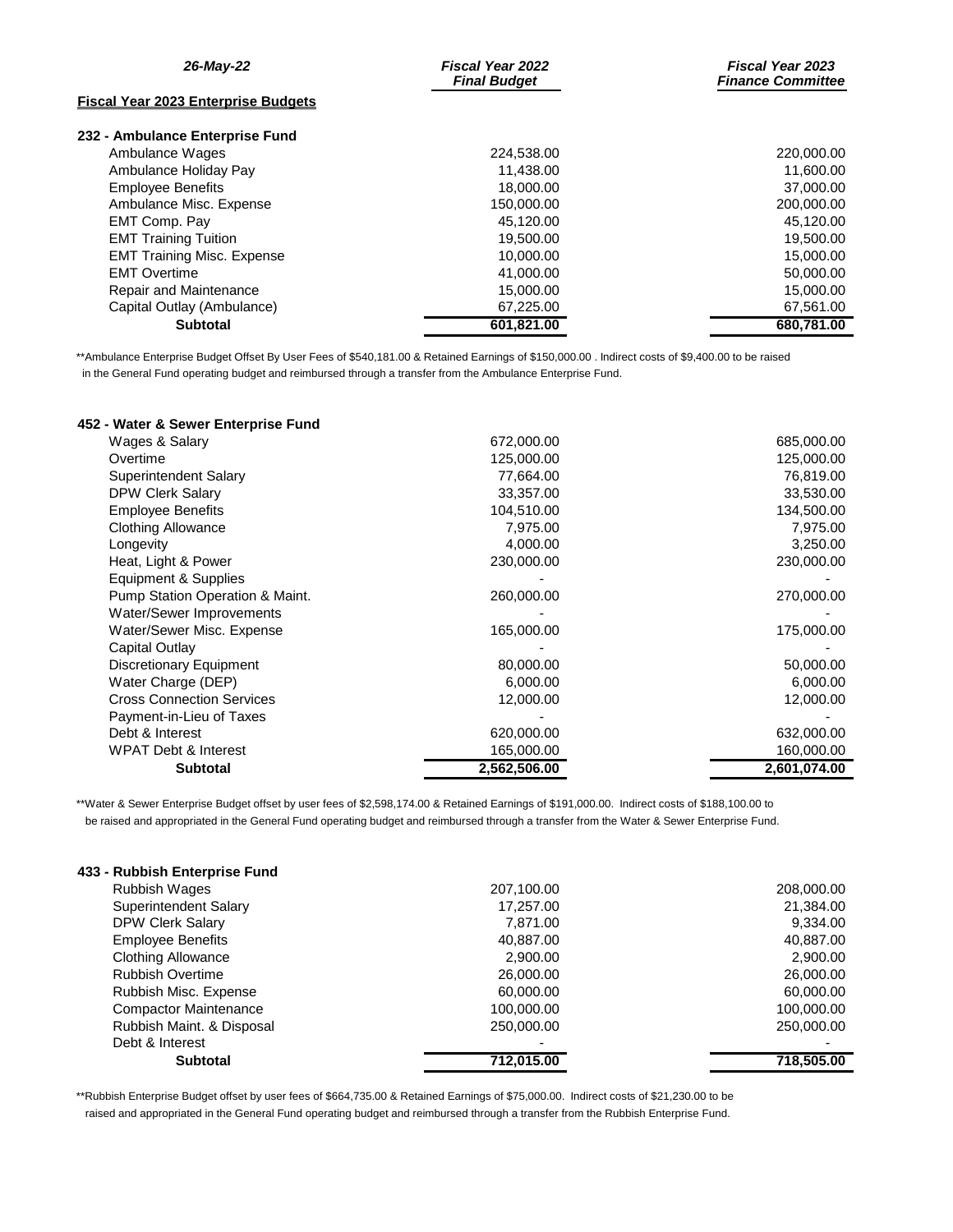| 26-May-22                         | <b>Fiscal Year 2022</b><br><b>Final Budget</b> | <b>Fiscal Year 2023</b><br><b>Finance Committee</b> |
|-----------------------------------|------------------------------------------------|-----------------------------------------------------|
| 458 - Landfill Enterprise Fund    |                                                |                                                     |
| Landfill Wages                    | 283,000,00                                     | 283,000.00                                          |
| Superintendent Salary             | 25,000.00                                      | 25,000.00                                           |
| <b>Employee Benefits</b>          | 43.903.00                                      | 47,000.00                                           |
| <b>Clothing Allowance</b>         | 2.175.00                                       | 2,175.00                                            |
| Longevity                         | 1,250.00                                       | 1,350.00                                            |
| Landfill Overtime                 | 55,000,00                                      | 35,000.00                                           |
| Landfill Misc. Expense            | 150,000.00                                     | 100,000.00                                          |
| Landfill Permitting & Engineering | 150.000.00                                     | 100.000.00                                          |
| Equipment & Supplies              | 150,000.00                                     | 125,000.00                                          |
| <b>Contractor Services</b>        | 200,000,00                                     | 300,000.00                                          |
| Debt & Interest                   | 61,519.00                                      | 263,560.00                                          |
| <b>Subtotal</b>                   | 1,121,847.00                                   | 1.282.085.00                                        |

\*\*Landfill Enterprise Budget offset by user fees of \$500,000.00 & Retained Earnings of \$814,735.00. Indirect costs of \$32,650.00 to be raised and appropriated in the General Fund operating budget and reimbursed through a transfer from the Landfill Enterprise Fund.

| <b>Fiscal Year 2023 Budget Summary</b> |                             |               |               |
|----------------------------------------|-----------------------------|---------------|---------------|
| <b>General Government</b>              |                             | 1,894,939.00  | 2,043,969.00  |
| <b>Public Safety</b>                   |                             | 6,707,400.00  | 7,028,549.00  |
| <b>Schools</b>                         |                             | 25,095,716.00 | 27,209,825.00 |
| <b>Public Works/Facilities</b>         |                             | 8,046,662.00  | 8,529,275.00  |
| <b>Health</b>                          |                             | 152,887.00    | 196,097.00    |
| Council On Aging                       |                             | 341,692.00    | 390,355.00    |
| <b>Veterans Services</b>               |                             | 262,774.00    | 268,008.00    |
| Library                                |                             | 428.484.00    | 466,685.00    |
| Parks & Recreation                     |                             | 204,430.00    | 210,357.00    |
| Retirement                             |                             | 3,230,929.00  | 3,399,875.00  |
| Health & General Insurance             |                             | 5,779,129.00  | 6,225,570.00  |
| Unclassified                           |                             | 467,487.00    | 467,487.00    |
| Municipal Indebtedness                 | Principal                   | 1,087,746.00  | 951,658.00    |
|                                        | Interest                    | 213.152.00    | 202,308.00    |
|                                        | <b>Short Term Borrowing</b> | 25,000.00     | 55,000.00     |
| <b>Grand Total All Funds</b>           |                             | 53,938,427.00 | 57,645,018.00 |

## **Fiscal Year 2023 Revenue/Budget**

| <b>Uses of Resources:</b>            |               |               |
|--------------------------------------|---------------|---------------|
| Appropriations:                      |               |               |
| Annual Budget                        | 48,940,238.00 | 52,362,573.00 |
| Ambulance Enterprise Fund            | 601.821.00    | 680,781.00    |
| Water & Sewer Enterprise Fund        | 2,562,506.00  | 2,601,074.00  |
| <b>Rubbish Enterprise Fund</b>       | 712,015.00    | 718,505.00    |
| Landfill Enterprise Fund             | 1,121,847.00  | 1,282,085.00  |
| <b>Annual Town Meeting Articles</b>  | 15,173,240.00 | 8,191,300.00  |
| <b>Special Town Meeting Articles</b> | 110,000.00    |               |
| <b>Total Appropriations</b>          | 69,221,667.00 | 65,836,318.00 |
| Local Expenditures:                  |               |               |
| <b>Tax Title Expenditures</b>        | 10,000.00     | 10,000.00     |
| <b>Cherry Sheet Offsets</b>          | 507,754.00    | 528,200.00    |
| <b>School Choice Assessments</b>     | 1,828,209.00  | 1,883,475.00  |
| Snow & Ice Account                   | 75,000.00     | 175,000.00    |
| <b>Total Local Expenditures</b>      | 2,420,963.00  | 2,596,675.00  |
| State & County Charges:              | 65,320.00     | 57,337.00     |
| Overlay Reserve (Assessors):         | 150,000.00    | 150,000.00    |
| <b>Total Uses of Resources</b>       | 71,857,950.00 | 68,640,330.00 |
|                                      |               |               |